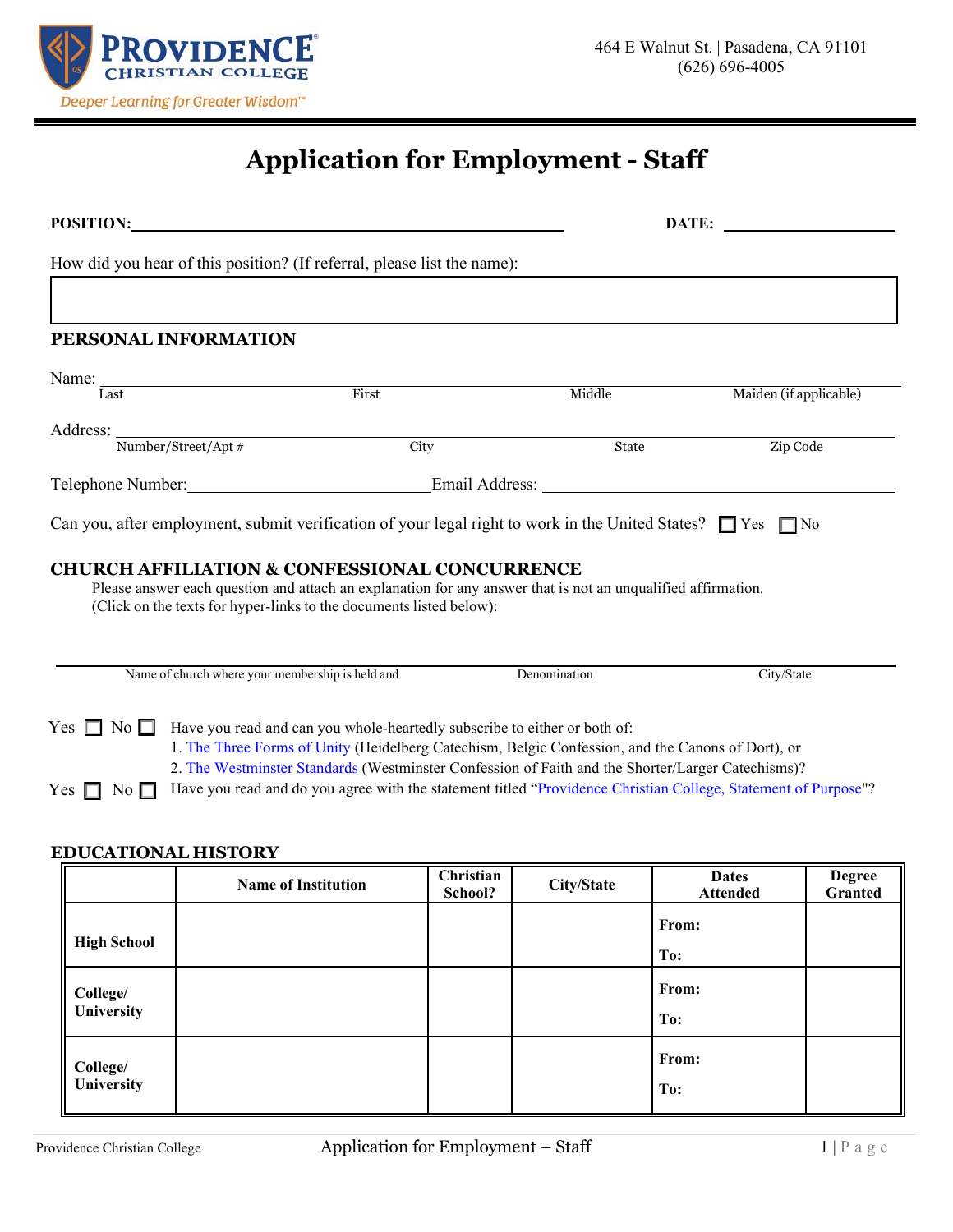## **WORK EXPERIENCE**

| Employer           | Date From:                            | To: |
|--------------------|---------------------------------------|-----|
|                    |                                       |     |
| Work Address       | Employer's Phone #                    |     |
|                    |                                       |     |
| Position Title     | Position Description/Responsibilities |     |
|                    |                                       |     |
| Supervisor         |                                       |     |
|                    |                                       |     |
| Reason for Leaving |                                       |     |
|                    |                                       |     |

| Employer            | Date From:                            | To: |
|---------------------|---------------------------------------|-----|
|                     |                                       |     |
| <b>Work Address</b> | Employer's Phone #                    |     |
|                     |                                       |     |
|                     |                                       |     |
| Position Title      | Position Description/Responsibilities |     |
|                     |                                       |     |
| Supervisor          |                                       |     |
|                     |                                       |     |
|                     |                                       |     |
| Reason for Leaving  |                                       |     |
|                     |                                       |     |

| Employer                                                | Date From:         | To: |  |
|---------------------------------------------------------|--------------------|-----|--|
|                                                         |                    |     |  |
| Work Address                                            | Employer's Phone # |     |  |
|                                                         |                    |     |  |
|                                                         |                    |     |  |
| Position Title<br>Position Description/Responsibilities |                    |     |  |
|                                                         |                    |     |  |
| Supervisor                                              |                    |     |  |
|                                                         |                    |     |  |
|                                                         |                    |     |  |
| Reason for Leaving                                      |                    |     |  |
|                                                         |                    |     |  |
|                                                         |                    |     |  |

Please provide explanations for gaps in employment, if applicable: